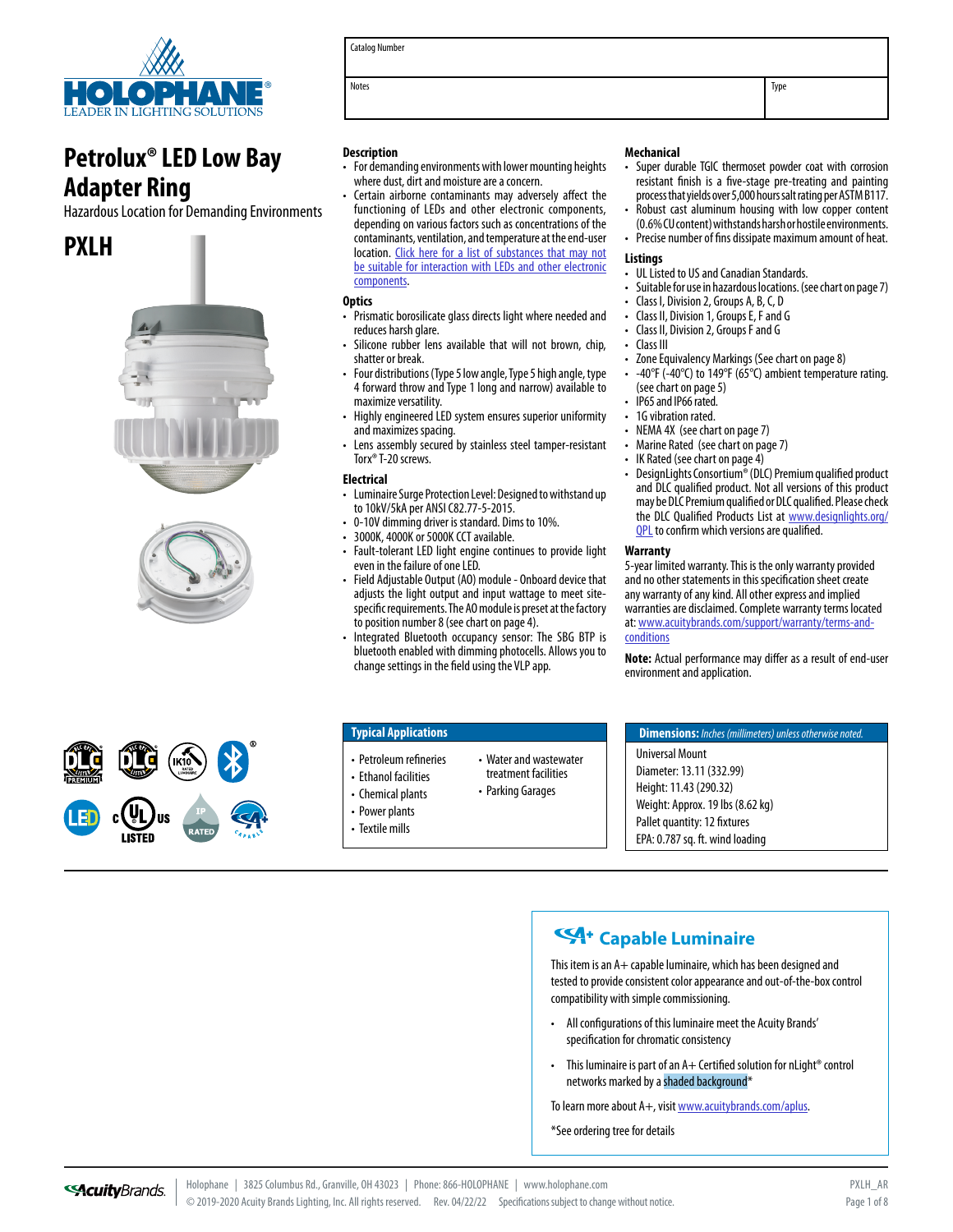Hazardous Location for Demanding Environments



A+ Capable options indicated by this color background.

#### **ORDERING INFORMATION Example:** PXLH 8000LM MDU5 MVOLT 40K 80CRI ARCH00 DWHXD

| <b>Series</b> | <b>Lumen Package</b>                                                                                   | <b>Distribution</b>                                                                                                                                                                                                                                                                                                                                                                       | <b>Voltage</b>                                                                                                                                                                                                       | <b>Color Temperature</b>                                        | <b>Color Rendering Index</b>                                     |  |
|---------------|--------------------------------------------------------------------------------------------------------|-------------------------------------------------------------------------------------------------------------------------------------------------------------------------------------------------------------------------------------------------------------------------------------------------------------------------------------------------------------------------------------------|----------------------------------------------------------------------------------------------------------------------------------------------------------------------------------------------------------------------|-----------------------------------------------------------------|------------------------------------------------------------------|--|
| <b>PXLH</b>   | 3,000 lumens<br>3000LM<br>5000LM<br>5,000 lumens<br>8000LM<br>8,000 lumens<br>10000LM<br>10,000 lumens | <b>FWD</b><br>Forward throw, glass lens<br>LND<br>Long and Narrow, glass lens<br>MD <sub>0</sub><br>Medium, glass lens with minimal uplight<br>MDU5<br>Medium, glass lens with uplight<br><b>MDU5FR</b><br>Medium, frosted glass lens with uplight<br>S <sub>0</sub><br>Medium, silicone optic with minimal uplight<br>SOLND<br>Long and Narrow, silicone optic<br>WD<br>Wide, glass lens | MVOLT<br>(120V-277V,<br>50/60Hz)<br>120<br>120V, 50/60Hz<br>208<br>208V, 50/60Hz<br>240<br>240V, 50/60Hz<br>277<br>277V, 50/60Hz<br>HVOLT<br>(347V-480V,<br>50/60Hz)<br>347<br>347V, 50/60Hz<br>480<br>480V, 50/60Hz | 30K<br>3000K CCT<br>40K<br>4000K CCT<br>50K<br><b>5000K CCT</b> | <b>70CRI</b><br><b>70CRI</b><br>80CRI<br>80CRI<br>90CRI<br>90CRI |  |

| $M$ ounting $\frac{1}{2}$                                                                                                        |                                                                                                         | <b>Options</b>              |                                                                                                                                                                            |             |                                                  |  |
|----------------------------------------------------------------------------------------------------------------------------------|---------------------------------------------------------------------------------------------------------|-----------------------------|----------------------------------------------------------------------------------------------------------------------------------------------------------------------------|-------------|--------------------------------------------------|--|
| ARCH00                                                                                                                           | Adapter ring for use with Crouse<br>Hinds Champ, 0° orientation                                         | SBGR10                      | Individual Non-Dimming Sensors: $\ddagger$<br>360° Low Mount Sensor, (8-15' mounting heights), on/off occupancy (LINK)                                                     | DBXD        | Black super durable,<br>corrosion resistant ‡    |  |
| ARCH45                                                                                                                           | Adapter ring for use with Crouse<br>Hinds Champ, 45° orientation                                        | SBGR10P                     | 360° Low Mount Sensor, (8-15' mounting heights), on/off photocell (LINK)                                                                                                   | <b>DGXD</b> | Gray super durable,<br>corrosion resistant $\pm$ |  |
| ARCH135                                                                                                                          | Adapter ring for use with Crouse<br>Hinds Champ, 135° orientation                                       | <b>SBGR10 D 3V</b>          | <b>DWHXD</b><br>Individual Dimming Sensor: ‡<br>360° Low Mount sensor, (8-15' mounting heights), high/low occupancy dimming (LINK)                                         |             |                                                  |  |
| ARAPMM200                                                                                                                        | Adapter ring for use with Appleton<br>Mercmaster 2, 0° orientation                                      | <b>Bluetooth Sensors: #</b> |                                                                                                                                                                            |             |                                                  |  |
| ARAPMM300                                                                                                                        | Adapter ring for use with Appleton<br>Mercmaster 3, 0° orientation                                      | SBG10 OCC BTP               | 360° Low Mount Sensor, (7-15' mounting heights), on/off occupancy, utilizes smart hub for<br>Bluetooth <sup>®</sup> programmability (LINK)                                 |             |                                                  |  |
| ARKL00                                                                                                                           | Adapter ring for use with Killark<br>Certilite and Certilite V, 0°                                      | SBG10 HL BTP                | 360° Low Mount Sensor, (7-15' mounting heights), high/low/(off) occupancy dimming,<br>utilizes smart hub for Bluetooth <sup>®</sup> programmability (LINK)                 |             |                                                  |  |
| ARPTL00                                                                                                                          | orientation<br>Adapter ring for use with                                                                | <b>SBG10 ADC BTP</b>        | 360° Low Mount Sensor, (7-15' mounting heights), on/off occupancy with auto dimming<br>photocell, utilizes smart hub for Bluetooth <sup>®</sup> programmability (LINK)     |             |                                                  |  |
|                                                                                                                                  | Holophane Petrolux II large (PETL),<br>Petrolux III medium (P3M) and<br>Hazardous Petrolux LED (HPLED), | <b>SBG10 ANL BTP</b>        | 360° Low Mount Sensor, (7-15' mounting heights), high/low/(off) occupancy dimming with<br>auto dimming photocell, utilizes smart hub for Bluetooth® programmability (LINK) |             |                                                  |  |
| $0^{\circ}$ orientation<br>ARPTLLP00<br>Adapter ring for use with<br>Holophane Petrolux III low profile<br>(P3S), 0° orientation |                                                                                                         | Emergency:<br>BSL310HAZSB   | 10.4W Internal hazardous location emergency driver, 0°C min, UL924 Compliant, Certified in CA Title<br>20 MAEDBS                                                           |             |                                                  |  |
|                                                                                                                                  |                                                                                                         | <b>Other Options:</b>       |                                                                                                                                                                            |             |                                                  |  |
|                                                                                                                                  |                                                                                                         | A <sub>0</sub>              | Field Adjustable Output, Standard setting is $8\ddagger$                                                                                                                   |             |                                                  |  |
|                                                                                                                                  |                                                                                                         | EMD                         | Ingress/Egress Marker Decal                                                                                                                                                |             |                                                  |  |
|                                                                                                                                  |                                                                                                         | <b>UPS</b>                  | Uplight Shield ‡                                                                                                                                                           |             |                                                  |  |
|                                                                                                                                  |                                                                                                         | <b>USPOM</b>                | <b>US Point of Manufacture</b>                                                                                                                                             |             |                                                  |  |
|                                                                                                                                  |                                                                                                         | WGX                         | Zinc coated wire quard, factory installed                                                                                                                                  |             |                                                  |  |

| <b>Accessories:</b> Order as separate catalog number. |                                             |  |  |  |  |  |
|-------------------------------------------------------|---------------------------------------------|--|--|--|--|--|
| <b>HSCKX</b>                                          | X inch safety chain kit $\ddagger$          |  |  |  |  |  |
| <b>UPSPXIW</b>                                        | Uplight shield, XX denotes color $\ddagger$ |  |  |  |  |  |
| WGPXI W                                               | Zinc coated wire quard                      |  |  |  |  |  |

| <b>‡ Option Value Ordering Restrictions &amp; Notes</b> |                                                                                                                                                                                                                                                                                                                                            |  |  |  |  |  |  |
|---------------------------------------------------------|--------------------------------------------------------------------------------------------------------------------------------------------------------------------------------------------------------------------------------------------------------------------------------------------------------------------------------------------|--|--|--|--|--|--|
| <b>Option value</b>                                     | <b>Restriction</b>                                                                                                                                                                                                                                                                                                                         |  |  |  |  |  |  |
| AO                                                      | Not available with BSL310HAZSB battery, SBGR10 D 3V individual dimming sensor or SBG10 BTP Bluetooth<br>sensors.                                                                                                                                                                                                                           |  |  |  |  |  |  |
| Bluetooth <sup>®</sup> Sensors                          | Not available with HVOLT in the 3000LM or 5000LM lumen packages. BTP sensor options with 3000LM or<br>5000LM lumen packages cannot dim to OFF. These lumen packages will dim to 10% minimum and cannot be<br>turned OFF with controls. Not available with AO or BSL310HAZSB in any lumen package. IP66 rated.                              |  |  |  |  |  |  |
| BSL310HAZSB                                             | Utilizes Bodine BSL310HAZSB emergency driver. Available with SBGR10 or SBGR10 P individual non-dimming<br>sensors. Not available with AO, HVOLT, 347, 480, SBGR10 D 3V individual dimming sensor or SBG10 BTP<br><b>Bluetooth sensors.</b>                                                                                                 |  |  |  |  |  |  |
| DBXD, DGXD, DWHXD                                       | Corrosion resistant finish is standard                                                                                                                                                                                                                                                                                                     |  |  |  |  |  |  |
| <b>HSCKX</b>                                            | X denotes length. Available in multiple sizes. Replace X with size in inches. Example: HSCK120 = 120 inches<br>or 10 feet.                                                                                                                                                                                                                 |  |  |  |  |  |  |
| Individual Dimming Sensor                               | Not available with AO option. <b>IP66 rated.</b>                                                                                                                                                                                                                                                                                           |  |  |  |  |  |  |
| Individual Non-Dimming Sensors                          | IP66 rated.                                                                                                                                                                                                                                                                                                                                |  |  |  |  |  |  |
| Mounting                                                | Orientation is used to match direction of light output for asymmetrical distribution types (LND, FWD and<br>SOLND). This is used to match existing Crouse Hinds angled orientation types only. This shifts the focus of the<br>light left or right from center. All other distributions and compatible products will use a 0° orientation. |  |  |  |  |  |  |
| UPS, UPSPXLW CR XX                                      | When paired with any sensor option, the sensor viewing angle will be cutoff.                                                                                                                                                                                                                                                               |  |  |  |  |  |  |

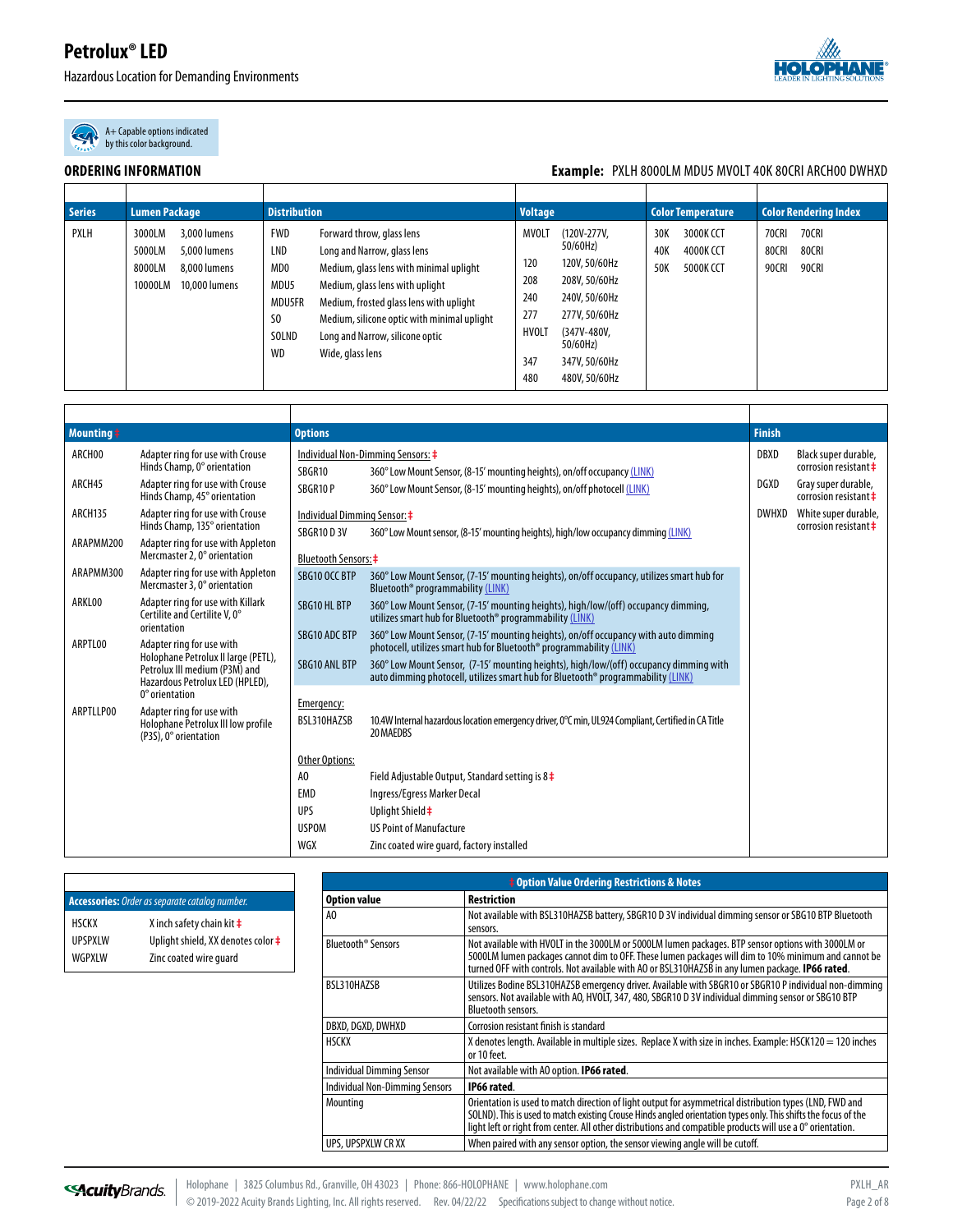Hazardous Location for Demanding Environments



## Petrolux® PXLH Top Cap Compatible Products

| Holophane <sup>®</sup> Petrolux <sup>®</sup> II and<br>Petrolux <sup>®</sup> III                                                                    | Emerson <sup>®</sup> Appleton <sup>™</sup><br>Mercmaster <sup>™</sup> II                                   | Emerson <sup>®</sup> Appleton <sup>™</sup><br>Mercmaster <sup>™</sup> III                                                                                                                | Crouse-Hinds Series Champ®                                                                                                                                                                                                                                                                                                                                   | Killark <sup>®</sup> Certilite <sup>®</sup> and<br>Certilite® V                                                                                                                                                                          |
|-----------------------------------------------------------------------------------------------------------------------------------------------------|------------------------------------------------------------------------------------------------------------|------------------------------------------------------------------------------------------------------------------------------------------------------------------------------------------|--------------------------------------------------------------------------------------------------------------------------------------------------------------------------------------------------------------------------------------------------------------------------------------------------------------------------------------------------------------|------------------------------------------------------------------------------------------------------------------------------------------------------------------------------------------------------------------------------------------|
| PETL (Petrolux II Large)<br>$\bullet$<br>P3S (Petrolux III Low Profile)<br>$\bullet$<br>P3M (Petrolux III Medium)<br>HPLED (Hazardous Petrolux LED) | LPA 75/100<br>$\bullet$<br>LPC 75/100<br>$\bullet$<br>LPS 125/150<br>$\bullet$<br>LPWB 75/100<br>$\bullet$ | KPA75/100<br>$\bullet$<br>KPAF75/100<br>$\bullet$<br>KPC75/100<br>$\bullet$<br>KPCH75/100<br>$\bullet$<br>KPS125/150<br>$\bullet$<br>KPST125/150<br>$\bullet$<br>KPWB75/100<br>$\bullet$ | • APM2<br>APM3<br>$\bullet$<br>CM <sub>2</sub><br>$\bullet$<br>CM3<br>$\bullet$<br>HPM2<br>$\bullet$<br>JM5<br>$\bullet$<br>PM <sub>5</sub><br>٠<br>QM25<br>TWM2<br>٠<br>TWM3<br>$\bullet$<br>*When checking compatibility with the<br>existing Crouse Hinds products, part numbers<br>above reference the mounting module<br>and not luminaire model number | VMA2B / VMA-2<br>$\bullet$<br>VMA3B/VMA-3<br>٠<br>VMB2B/VMB-2<br>VMB3B/VMB-3<br>VMC2B/VMC-2<br>VMC3B/VMC-3<br>VMD4B<br>٠<br>VMD5B<br>VMF2B, 3B<br>VMS5B<br>VMX2B / VMX-2<br>VMX3B / VMX-3<br>$\bullet$<br>VMX6B, 7B, 8B, 9B<br>$\bullet$ |
|                                                                                                                                                     |                                                                                                            |                                                                                                                                                                                          |                                                                                                                                                                                                                                                                                                                                                              |                                                                                                                                                                                                                                          |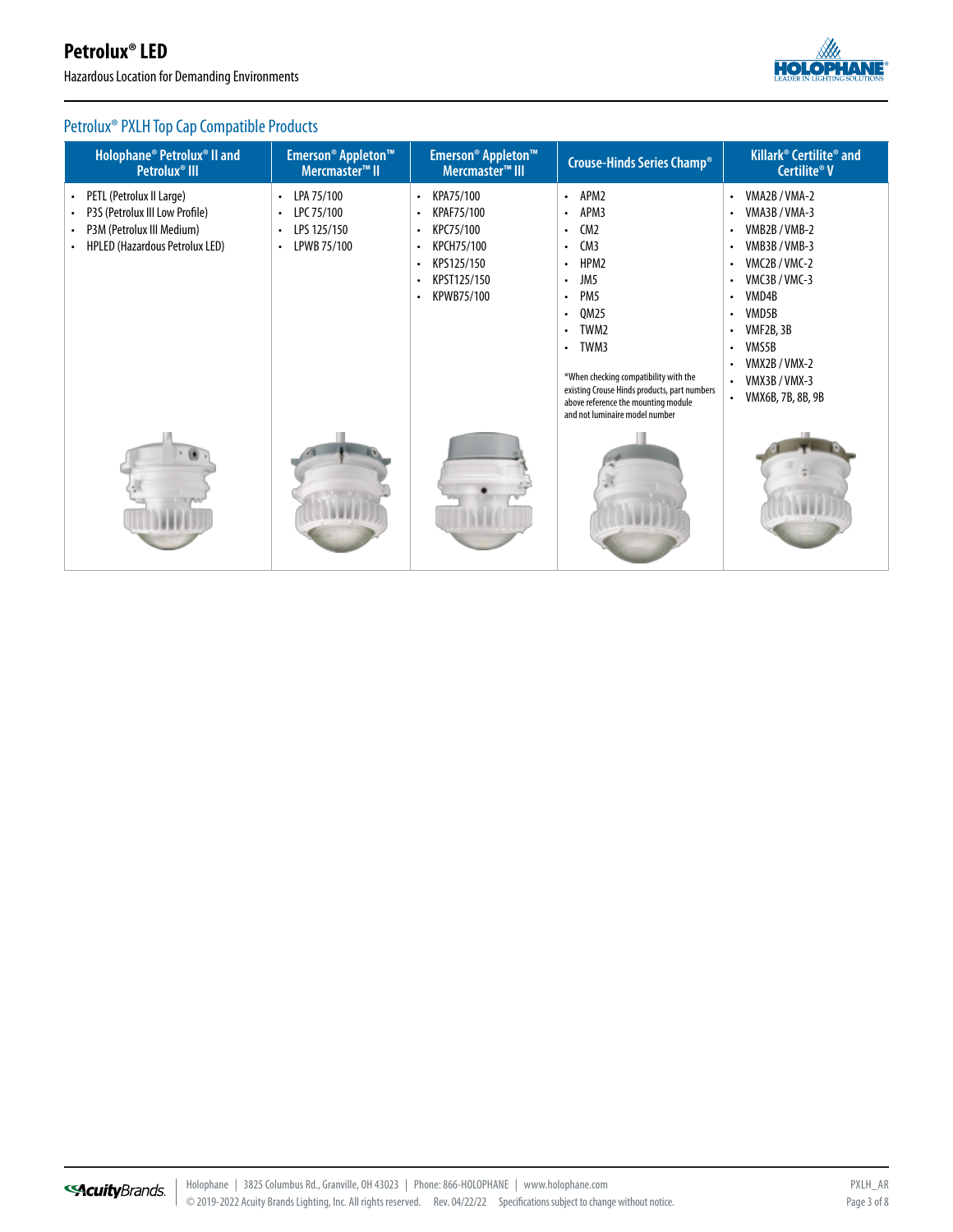Hazardous Location for Demanding Environments



#### **OPERATIONAL DATA**

## Performance with AO Field Adjustable Output

| <b>FAO Setting</b> | <b>Base Max Lumen Output %</b> |
|--------------------|--------------------------------|
| 1                  | 35%                            |
| $\overline{2}$     | 48%                            |
| 3                  | 61%                            |
| 4                  | 74%                            |
| 5                  | 87%                            |
| 6                  | 100%                           |
| 7                  | 100%                           |
| 8                  | 100%                           |

#### Number of LED Boards and Drivers Used

| <b>Lumen Package</b> | <b>Number of LED</b><br>boards per fixture | <b>Number of drivers</b><br>per fixture |
|----------------------|--------------------------------------------|-----------------------------------------|
| 3000LM               |                                            |                                         |
| 5000LM               |                                            |                                         |
| 8000LM               |                                            |                                         |
| 10000LM              |                                            |                                         |

## Impact Resistance (IK Ratings)

| <b>Lens Material</b> | Rating           |
|----------------------|------------------|
| Glass                | IK <sub>07</sub> |
| Silicone             | <b>IK10</b>      |

## Projected Lumen Maintenance (TM-21)

| 25C ambient          |                |                        |                        |                        |                        |                         |  |  |  |  |
|----------------------|----------------|------------------------|------------------------|------------------------|------------------------|-------------------------|--|--|--|--|
| <b>Lumen Package</b> | <b>0 Hours</b> | 15,000<br><b>Hours</b> | 30,000<br><b>Hours</b> | 45,000<br><b>Hours</b> | 60,000<br><b>Hours</b> | 100,000<br><b>Hours</b> |  |  |  |  |
| 3,000LM              |                | 0.97                   | 0.95                   | 0.92                   | 0.9                    | 0.84                    |  |  |  |  |
| 5,000LM              | 1              | 0.97                   | 0.95                   | 0.92                   | 0.9                    | 0.84                    |  |  |  |  |
| 8.000LM              | 1              | 0.97                   | 0.94                   | 0.92                   | 0.89                   | 0.83                    |  |  |  |  |
| 10,000LM             | 1              | 0.97                   | 0.95                   | 0.92                   | 0.9                    | 0.84                    |  |  |  |  |

| 55C ambient   |                |                        |                        |                        |                        |                         |  |  |  |
|---------------|----------------|------------------------|------------------------|------------------------|------------------------|-------------------------|--|--|--|
| Lumen Package | <b>0 Hours</b> | 15,000<br><b>Hours</b> | 30,000<br><b>Hours</b> | 45,000<br><b>Hours</b> | 60,000<br><b>Hours</b> | 100,000<br><b>Hours</b> |  |  |  |
| 3.000LM       |                | 0.97                   | 0.94                   | 0.91                   | 0.88                   | 0.81                    |  |  |  |
| 5,000LM       | 1              | 0.97                   | 0.94                   | 0.91                   | 0.89                   | 0.82                    |  |  |  |
| 8.000LM       | 1              | 0.96                   | 0.93                   | 0.89                   | 0.86                   | 0.78                    |  |  |  |
| 10,000LM      | 1              | 0.96                   | 0.93                   | 0.9                    | 0.87                   | 0.79                    |  |  |  |

## Default Bluetooth Sensor Programming

| <b>Model</b>  | <b>Default Operation</b>                                     | <b>Occupancy</b><br><b>Time Delay</b> | <b>Photocell Mode</b> | <b>Photocell</b><br>Set-point | <b>Low Trim</b> | <b>High Trim</b> | <b>Dim to Off Time Delay</b> |
|---------------|--------------------------------------------------------------|---------------------------------------|-----------------------|-------------------------------|-----------------|------------------|------------------------------|
| SBG10 OCC BTP | On/Off Occupancy Only                                        | 10 minutes                            | <b>Disabled</b>       | n/a                           | n/a             | 100%             | <b>Disabled</b>              |
| SBG10 HL BTP  | Occupancy w/0-10V Dimming (High/Low/Off)                     | 10 minutes                            | <b>Disabled</b>       | n/a                           | 10%             | 100%             | 2.5 minutes                  |
| SBG10 ADC BTP | On/Off Occupancy with Auto Dimming Photocell                 | 10 minutes                            | On/Off & Auto Dim     | 50 fc                         | 10%             | 100%             | 0 seconds                    |
| SBG10 ANL BTP | High/Low/(Off) Occupancy Dimming with Auto Dimming Photocell | 10 minutes                            | On/Off & Auto Dim     | 50 fc                         | 10%             | 100%             | Stay Dim/Never Off           |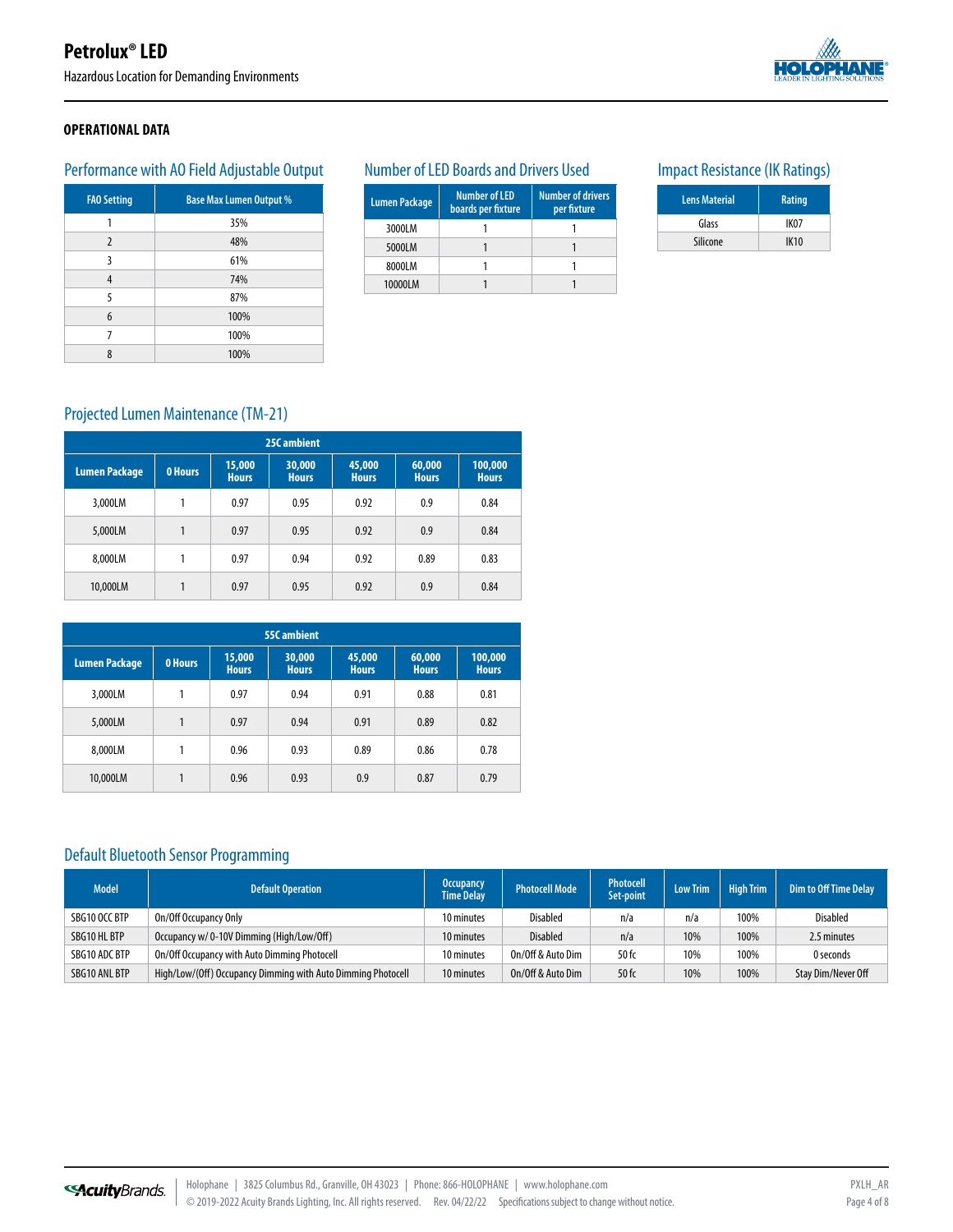Hazardous Location for Demanding Environments



#### Operating Characteristics

| Package | <b>Distribution</b>         | <b>Delivered</b><br>lumens at<br><b>3000K CCT</b><br>70CRI@25C | <b>Delivered</b><br>lumens at<br><b>3000K CCT</b><br>80CRI @ 25C | <b>Delivered</b><br>lumens at<br>3000K CCT<br>90CRI@25C | <b>Delivered</b><br>lumens at<br><b>4000K CCT</b><br>70CRI@25C | <b>Delivered</b><br>lumens at<br><b>4000K CCT</b><br>80CRI@25C | <b>Delivered</b><br>lumens at<br><b>4000K CCT</b><br>90CRI@25C | <b>Delivered</b><br>lumens at<br><b>5000K CCT</b><br>70CRI@ 25C | <b>Delivered</b><br>lumens at<br><b>5000K CCT</b><br>80CRI@ 25C | <b>Delivered</b><br>lumens at<br>5000K CCT<br>90CRI@25C | Wattage | LPW@<br>4000K<br><b>80CRI</b> |
|---------|-----------------------------|----------------------------------------------------------------|------------------------------------------------------------------|---------------------------------------------------------|----------------------------------------------------------------|----------------------------------------------------------------|----------------------------------------------------------------|-----------------------------------------------------------------|-----------------------------------------------------------------|---------------------------------------------------------|---------|-------------------------------|
|         | <b>FWD</b>                  | 2848                                                           | 2621                                                             | 2167                                                    | 2988                                                           | 2712                                                           | 2184                                                           | 3110                                                            | 2746                                                            | 2202                                                    | 21      | 127                           |
|         | MD <sub>0</sub>             | 3035                                                           | 2793                                                             | 2308                                                    | 3183                                                           | 2785                                                           | 2327                                                           | 3314                                                            | 2821                                                            | 2346                                                    | 21      | 130                           |
|         | MDU5                        | 2700                                                           | 2485                                                             | 2054                                                    | 2833                                                           | 2803                                                           | 2071                                                           | 2949                                                            | 2839                                                            | 2087                                                    | 21      | 131                           |
| 3000LM  | MDU5FR                      | 3021                                                           | 2780                                                             | 2298                                                    | 3169                                                           | 2883                                                           | 2316                                                           | 3299                                                            | 2920                                                            | 2335                                                    | 21      | 135                           |
|         | LND                         | 2698                                                           | 2483                                                             | 2053                                                    | 2831                                                           | 2596                                                           | 2069                                                           | 2947                                                            | 2630                                                            | 2086                                                    | 21      | 121                           |
|         | SO <sub>2</sub>             | 3182                                                           | 2928                                                             | 2421                                                    | 3338                                                           | 2934                                                           | 2440                                                           | 3475                                                            | 2971                                                            | 2460                                                    | 21      | 137                           |
|         | <b>WD</b>                   | 3098                                                           | 2851                                                             | 2357                                                    | 3250                                                           | 2850                                                           | 2376                                                           | 3383                                                            | 2887                                                            | 2395                                                    | 21      | 133                           |
|         | <b>FWD</b>                  | 4852                                                           | 4465                                                             | 3691                                                    | 5090                                                           | 4619                                                           | 3721                                                           | 5298                                                            | 4679                                                            | 3750                                                    | 35      | 130                           |
|         | MD <sub>0</sub>             | 5169                                                           | 4757                                                             | 3933                                                    | 5423                                                           | 4745                                                           | 3964                                                           | 5645                                                            | 4805                                                            | 3996                                                    | 35      | 134                           |
|         | MDU5                        | 4600                                                           | 4233                                                             | 3499                                                    | 4826                                                           | 4776                                                           | 3528                                                           | 5023                                                            | 4837                                                            | 3556                                                    | 35      | 135                           |
| 5000LM  | MDU5FR                      | 5146                                                           | 4735                                                             | 3915                                                    | 5398                                                           | 4911                                                           | 3946                                                           | 5619                                                            | 4974                                                            | 3978                                                    | 35      | 139                           |
|         | <b>LND</b>                  | 4597                                                           | 4230                                                             | 3497                                                    | 4822                                                           | 4423                                                           | 3525                                                           | 5020                                                            | 4480                                                            | 3553                                                    | 35      | 125                           |
|         | S <sub>0</sub>              | 5421                                                           | 4989                                                             | 4124                                                    | 5687                                                           | 4998                                                           | 4157                                                           | 5920                                                            | 5062                                                            | 4191                                                    | 35      | 141                           |
|         | <b>WD</b>                   | 5278                                                           | 4857                                                             | 4015                                                    | 5537                                                           | 4856                                                           | 4048                                                           | 5764                                                            | 4918                                                            | 4080                                                    | 35      | 137                           |
|         | <b>FWD</b>                  | 7751                                                           | 7133                                                             | 5896                                                    | 8131                                                           | 7380                                                           | 5944                                                           | 8464                                                            | 7474                                                            | 5991                                                    | 58      | 128                           |
|         | M <sub>D</sub> <sub>0</sub> | 8258                                                           | 7600                                                             | 6282                                                    | 8664                                                           | 7580                                                           | 6333                                                           | 9018                                                            | 7677                                                            | 6384                                                    | 58      | 132                           |
|         | MDU5                        | 7349                                                           | 6763                                                             | 5590                                                    | 7709                                                           | 7629                                                           | 5636                                                           | 8025                                                            | 7727                                                            | 5681                                                    | 58      | 132                           |
| 8000LM  | MDU5FR                      | 8221                                                           | 7565                                                             | 6254                                                    | 8624                                                           | 7846                                                           | 6304                                                           | 8977                                                            | 7947                                                            | 6355                                                    | 58      | 136                           |
|         | LND                         | 7344                                                           | 6758                                                             | 5586                                                    | 7704                                                           | 7066                                                           | 5632                                                           | 8019                                                            | 7156                                                            | 5677                                                    | 58      | 123                           |
|         | S <sub>0</sub>              | 8660                                                           | 7970                                                             | 6588                                                    | 9085                                                           | 7984                                                           | 6641                                                           | 9457                                                            | 8086                                                            | 6694                                                    | 58      | 139                           |
|         | <b>WD</b>                   | 8432                                                           | 7759                                                             | 6414                                                    | 8846                                                           | 7757                                                           | 6466                                                           | 9208                                                            | 7857                                                            | 6518                                                    | 58      | 135                           |
|         | <b>FWD</b>                  | 9796                                                           | 9015                                                             | 7452                                                    | 10277                                                          | 9327                                                           | 7512                                                           | 10698                                                           | 9447                                                            | 7573                                                    | 74      | 126                           |
|         | MD <sub>0</sub>             | 10438                                                          | 9605                                                             | 7940                                                    | 10950                                                          | 9580                                                           | 8004                                                           | 11398                                                           | 9703                                                            | 8068                                                    | 74      | 129                           |
|         | MDU5                        | 9288                                                           | 8547                                                             | 7066                                                    | 9744                                                           | 9643                                                           | 7123                                                           | 10143                                                           | 9766                                                            | 7180                                                    | 74      | 130                           |
| 10000LM | <b>MDU5FR</b>               | 10390                                                          | 9561                                                             | 7904                                                    | 10900                                                          | 9916                                                           | 7968                                                           | 11346                                                           | 10044                                                           | 8032                                                    | 74      | 134                           |
|         | <b>LND</b>                  | 9281                                                           | 8541                                                             | 7061                                                    | 9737                                                           | 8930                                                           | 7118                                                           | 10136                                                           | 9045                                                            | 7175                                                    | 74      | 121                           |
|         | S <sub>0</sub>              | 10946                                                          | 10073                                                            | 8327                                                    | 11483                                                          | 10091                                                          | 8394                                                           | 11953                                                           | 10220                                                           | 8461                                                    | 74      | 136                           |
|         | <b>WD</b>                   | 10657                                                          | 9807                                                             | 8107                                                    | 11180                                                          | 9804                                                           | 8173                                                           | 11638                                                           | 9930                                                            | 8238                                                    | 74      | 132                           |

## Ambient Temperature Ratings

| <b>Mounting</b>                                                                   | <b>OCC Sensor:</b> | <b>BTP Sensor:</b><br><b>SBG BTP</b> | <b>Battery:</b><br><b>BSL310HAZSB</b>                           | <b>Voltage</b> | <b>Lumens</b>                                     |                                                   |                                                   |                                                     |                    |
|-----------------------------------------------------------------------------------|--------------------|--------------------------------------|-----------------------------------------------------------------|----------------|---------------------------------------------------|---------------------------------------------------|---------------------------------------------------|-----------------------------------------------------|--------------------|
|                                                                                   | <b>SBGR</b>        |                                      |                                                                 |                | 3000LM                                            | 5000LM                                            | 8000LM                                            | 10000LM                                             | <b>Supply Wire</b> |
| ARCHOO ARCH45<br>ARCH135<br>ARAPMM200<br>ARAPMM300<br>ARKLOO ARPTLOO<br>ARPTLLP00 |                    |                                      | Ν                                                               | Any            | -40°C to 65°C                                     | -40°C to 65°C                                     | -40°C to 60°C                                     | -40 $\degree$ C to 55 $\degree$ C                   | 90°C               |
|                                                                                   | Ν                  |                                      | Ν<br>0°C to 40°C<br>120-277<br>$0^{\circ}$ C to 40 $^{\circ}$ C |                | 0 $\mathrm{^{\circ}C}$ to 35 $\mathrm{^{\circ}C}$ | $0^{\circ}$ C to 35 $^{\circ}$ C                  | 90°C                                              |                                                     |                    |
|                                                                                   |                    |                                      | Ν                                                               | Any            | -40°C to 60°C                                     | -40°C to 60°C                                     | -40°C to 60°C                                     | -40°C to 55°C                                       | 90°C               |
|                                                                                   |                    |                                      | Ν                                                               | Any            | -40°C to 65°C                                     | -40 $\degree$ C to 65 $\degree$ C                 | -40°C to 60°C                                     | -40 $\mathrm{^{\circ}C}$ to 55 $\mathrm{^{\circ}C}$ | 90 $\degree$ C     |
|                                                                                   |                    |                                      |                                                                 | 120-277        | 0 $\degree$ C to 40 $\degree$ C                   | 0 $\mathrm{^{\circ}C}$ to 40 $\mathrm{^{\circ}C}$ | 0 $\mathrm{^{\circ}C}$ to 35 $\mathrm{^{\circ}C}$ | $0^{\circ}$ C to 35 $^{\circ}$ C                    | $90^{\circ}$ C     |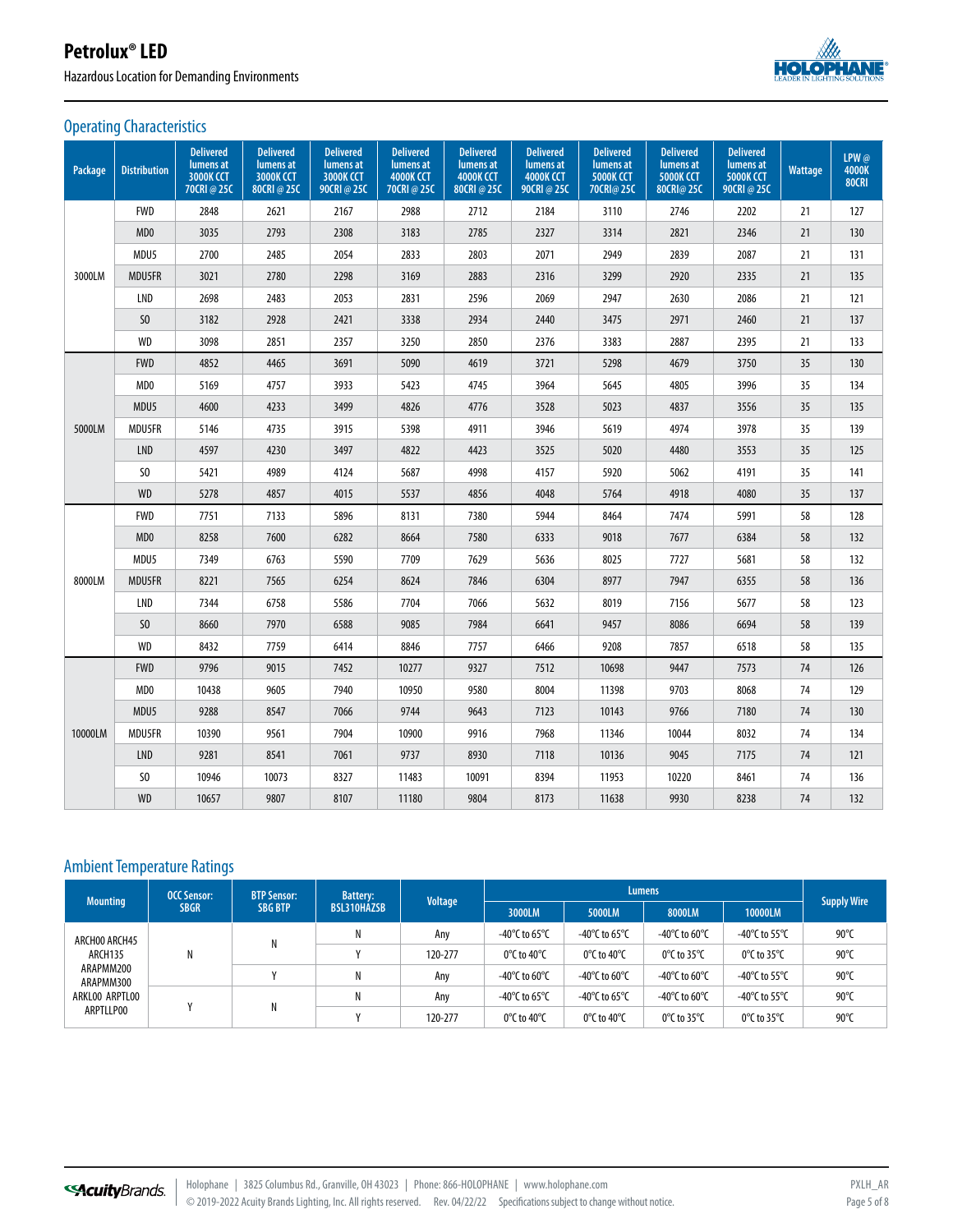

#### Glass Lens (MDO, MDU5, MDU5GLF, WD, ND, FWD) Silicone Lens (SO, SOND)

| <b>40C Ambient</b>   |      |                        |  |  |  |
|----------------------|------|------------------------|--|--|--|
| <b>Lumen Package</b> | C1D2 | Simultaneous C1 and C2 |  |  |  |
| 3000LM               | T4   | T3                     |  |  |  |
| 5000LM               | T4   | T2C                    |  |  |  |
| 8000LM               | T4   | T3                     |  |  |  |
| 10000LM MVOLT        | T2C  | T <sub>3</sub>         |  |  |  |
| 10000LM HVOLT        | T2   | T <sub>2C</sub>        |  |  |  |

| <b>55C Ambient</b>   |                  |                        |  |  |
|----------------------|------------------|------------------------|--|--|
| <b>Lumen Package</b> | C1D2             | Simultaneous C1 and C2 |  |  |
| 3000LM               | T <sub>3</sub> C | T2D                    |  |  |
| 5000LM               | T <sub>3</sub>   | T2D                    |  |  |
| 8000LM               | T <sub>3</sub> C | T2D                    |  |  |
| 10000LM MVOLT        | T <sub>3</sub>   | T2D                    |  |  |
| 10000LM HVOLT        | T <sub>2</sub> A | T)                     |  |  |

| <b>60C Ambient</b>   |                  |                        |  |  |  |
|----------------------|------------------|------------------------|--|--|--|
| <b>Lumen Package</b> | C1D2             | Simultaneous C1 and C2 |  |  |  |
| 3000LM               | T4               | T <sub>2C</sub>        |  |  |  |
| 5000LM               | T <sub>3</sub> A | T2C                    |  |  |  |
| 8000LM               | T4               | T <sub>2C</sub>        |  |  |  |
| 10000LM MVOLT        | N/A              | N/A                    |  |  |  |
| 10000LM HVOLT        | N/A              | N/A                    |  |  |  |

| <b>65C Ambient</b>   |                  |                        |  |  |  |
|----------------------|------------------|------------------------|--|--|--|
| <b>Lumen Package</b> | C1D2             | Simultaneous C1 and C2 |  |  |  |
| 3000LM               | T <sub>3</sub> C | T <sub>2C</sub>        |  |  |  |
| 5000LM               | T <sub>3</sub> A | T <sub>2C</sub>        |  |  |  |
| 8000LM               | N/A              | N/A                    |  |  |  |
| 10000LM MVOLT        | N/A              | N/A                    |  |  |  |
| 10000LM HVOLT        | N/A              | N/A                    |  |  |  |

| <b>40C Ambient</b>   |                |                               |  |  |  |
|----------------------|----------------|-------------------------------|--|--|--|
| <b>Lumen Package</b> | C1D2           | <b>Simultaneous C1 and C2</b> |  |  |  |
| 3000LM               | T4             | T <sub>2</sub> A              |  |  |  |
| 5000LM               | T <sub>4</sub> | T <sub>2</sub> A              |  |  |  |
| 8000LM               | T <sub>4</sub> | T <sub>2</sub> A              |  |  |  |
| 10000LM MVOLT        | T2C            | T <sub>2</sub> A              |  |  |  |
| 10000LM HVOLT        | T <sub>2</sub> | T <sub>2</sub> A              |  |  |  |

| <b>55C Ambient</b>   |                  |                        |  |  |  |
|----------------------|------------------|------------------------|--|--|--|
| <b>Lumen Package</b> | C1D2             | Simultaneous C1 and C2 |  |  |  |
| 3000LM               | T <sub>3</sub> C | T2                     |  |  |  |
| 5000LM               | T <sub>3</sub>   | T <sub>2</sub>         |  |  |  |
| 8000LM               | T <sub>3</sub> C | T2                     |  |  |  |
| 10000LM MVOLT        | T <sub>3</sub>   | T <sub>2</sub>         |  |  |  |
| 10000LM HVOLT        | T <sub>2</sub> A | T)                     |  |  |  |

| <b>60C Ambient</b>   |                  |                               |  |  |  |
|----------------------|------------------|-------------------------------|--|--|--|
| <b>Lumen Package</b> | C1D2             | <b>Simultaneous C1 and C2</b> |  |  |  |
| 3000LM               | T4               | T2                            |  |  |  |
| 5000LM               | T <sub>3</sub> A | T <sub>2</sub>                |  |  |  |
| 8000LM               | T <sub>4</sub>   | T2                            |  |  |  |
| 10000LM MVOLT        | N/A              | N/A                           |  |  |  |
| 10000LM HVOLT        | N/A              | N/A                           |  |  |  |

| <b>65C Ambient</b>   |                  |                        |  |  |  |
|----------------------|------------------|------------------------|--|--|--|
| <b>Lumen Package</b> | C1D2             | Simultaneous C1 and C2 |  |  |  |
| 3000LM               | T <sub>3</sub> C | Τ1                     |  |  |  |
| 5000LM               | T <sub>3</sub> A | T <sub>1</sub>         |  |  |  |
| 8000LM               | N/A              | N/A                    |  |  |  |
| 10000LM MVOLT        | N/A              | N/A                    |  |  |  |
| 10000LM HVOLT        | N/A              | N/A                    |  |  |  |

#### Emergency Lumen Output

**Delivered Lumens = P x LPW**  $\mathsf{P}=\mathsf{Output}$  power of emergency driver

P = 10 watts for BSL310HAZSB

**How to Estimate Delivered Lumens in Emergency Mode** Use the formula below to estimate the delivered lumens in emergency mode

LPW = Lumen per watt rating of the luminaire. (See charts on page 7) The LPW rating is also available at [Designlight Consortium](https://www.designlights.org/)

| <b>Approximate Luminaire</b><br><b>Efficacy</b> | Approximate<br>Lumens at 1<br><b>Minute</b> | <b>Approximate</b><br>Lumens at 45<br><b>Minutes</b> | Approximate<br>Lumens at 90<br><b>Minutes</b> |
|-------------------------------------------------|---------------------------------------------|------------------------------------------------------|-----------------------------------------------|
| <b>100 LPW</b>                                  | 1000                                        | 1000                                                 | 1000                                          |
| <b>110 LPW</b>                                  | 1100                                        | 1100                                                 | 1100                                          |
| <b>120 LPW</b>                                  | 1200                                        | 1200                                                 | 1200                                          |
| <b>130 LPW</b>                                  | 1300                                        | 1300                                                 | 1300                                          |
| <b>140 LPW</b>                                  | 1400                                        | 1400                                                 | 1400                                          |
| <b>150 LPW</b>                                  | 1500                                        | 1500                                                 | 1500                                          |

Emergency Lumen Output Example - 10 Watt Battery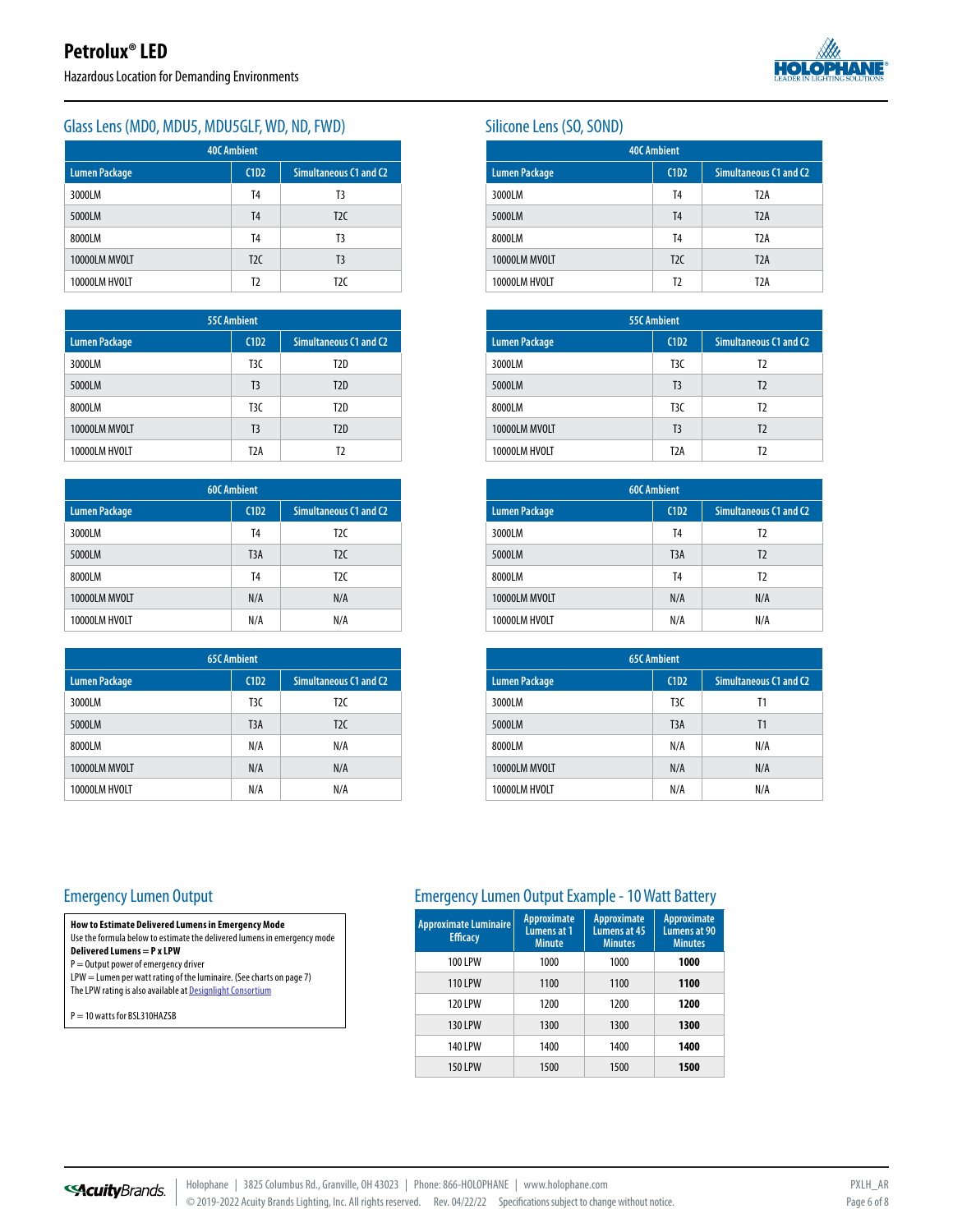Hazardous Location for Demanding Environments



## Hazardous Compatibility

| <b>Option Group</b>       | <b>Options</b>                                            | <b>Class I, Division 2</b> | <b>Class II, Division 1</b> | <b>Class II, Division 2</b> | <b>Class III</b> |
|---------------------------|-----------------------------------------------------------|----------------------------|-----------------------------|-----------------------------|------------------|
| <b>Distribution</b>       | FWD, MDO, MDU5, MDU5FR, LND, WD                           | YES                        | YES                         | YES                         | YES              |
|                           | SO, SOLND                                                 | <b>YES</b>                 | N <sub>0</sub>              | <b>YES</b>                  | YES              |
|                           | ARCHOO, ARCH45, ARCH135, ARAPMM200, ARAPMM300             | YES                        | YES                         | YES                         | YES              |
| Mounting                  | ARKLOO, ARPTLOO, ARPTLLPOO                                | <b>YES</b>                 | N <sub>0</sub>              | <b>YES</b>                  | <b>YES</b>       |
| Finish                    | DBXD, DGXD, DWHXD                                         | YES                        | YES                         | YES                         | YES              |
| <b>Individual Sensors</b> | SBGR10, SBGR10 P, SBGR10 D 3V                             | N <sub>0</sub>             | N <sub>0</sub>              | <b>YES</b>                  | <b>YES</b>       |
| <b>Bluetooth Sensors</b>  | SBG10 OCC BTP, SBG10 HL BTP, SBG10 ADC BTP, SBG10 ANL BTP | YES                        | N <sub>0</sub>              | YES                         | YES              |
| Emergency                 | BSL310HAZSB                                               | <b>YES</b>                 | <b>YES</b>                  | <b>YES</b>                  | <b>YES</b>       |
|                           | A <sub>0</sub>                                            | N <sub>0</sub>             | YES                         | YES                         | YES              |
| <b>Options</b>            | <b>BP</b>                                                 | <b>YES</b>                 | N <sub>0</sub>              | <b>YES</b>                  | <b>YES</b>       |
|                           | EMD                                                       | YES                        | YES                         | YES                         | YES              |
|                           | UPS, UPSPXLW                                              | YES                        | <b>YES</b>                  | <b>YES</b>                  | <b>YES</b>       |
|                           | WGX, WGPXLW                                               | YES                        | YES                         | YES                         | YES              |

## Marine/NEMA4X Compatibility

| <b>Option Group</b>      | <b>Options</b>                                            | <b>Marine</b>  | <b>NEMA4X</b>  |
|--------------------------|-----------------------------------------------------------|----------------|----------------|
| <b>Distribution</b>      | FWD, MDO, MDU5, MDU5FR, LND, WD                           | YES            | YES            |
|                          | SO, SOLND                                                 | N <sub>0</sub> | N <sub>0</sub> |
|                          | ARCHOO, ARCH45, ARCH135, ARAPMM300, ARKLOO, ARPTLOO       | YES            | YES            |
| Mounting                 | ARAPMM200, ARPTLLP00                                      | <b>YES</b>     | N <sub>0</sub> |
|                          | DBXD                                                      | NO             | N <sub>0</sub> |
| Finish                   | <b>DGXD</b>                                               | <b>YES</b>     | <b>YES</b>     |
|                          | <b>DWHXD</b>                                              | YES            | N <sub>0</sub> |
| <b>Individual Sensor</b> | SBGR10, SBGR10 P, SBGR10 D 3V                             | N <sub>0</sub> | N <sub>0</sub> |
| <b>Bluetooth Sensor</b>  | SBG10 OCC BTP, SBG10 HL BTP, SBG10 ADC BTP, SBG10 ANL BTP | NO             | N <sub>0</sub> |
| Emergency                | BSL310HAZSB                                               | N <sub>0</sub> | N <sub>0</sub> |
| Photocontrol             | <b>BP</b>                                                 | NO             | N <sub>0</sub> |
|                          | A <sub>0</sub>                                            | <b>YES</b>     | <b>YES</b>     |
|                          | EMD                                                       | YES            | YES            |
| <b>Options</b>           | UPS, UPSPXLW                                              | <b>YES</b>     | <b>YES</b>     |
|                          | WGX, WGPXLW                                               | YES            | YES            |